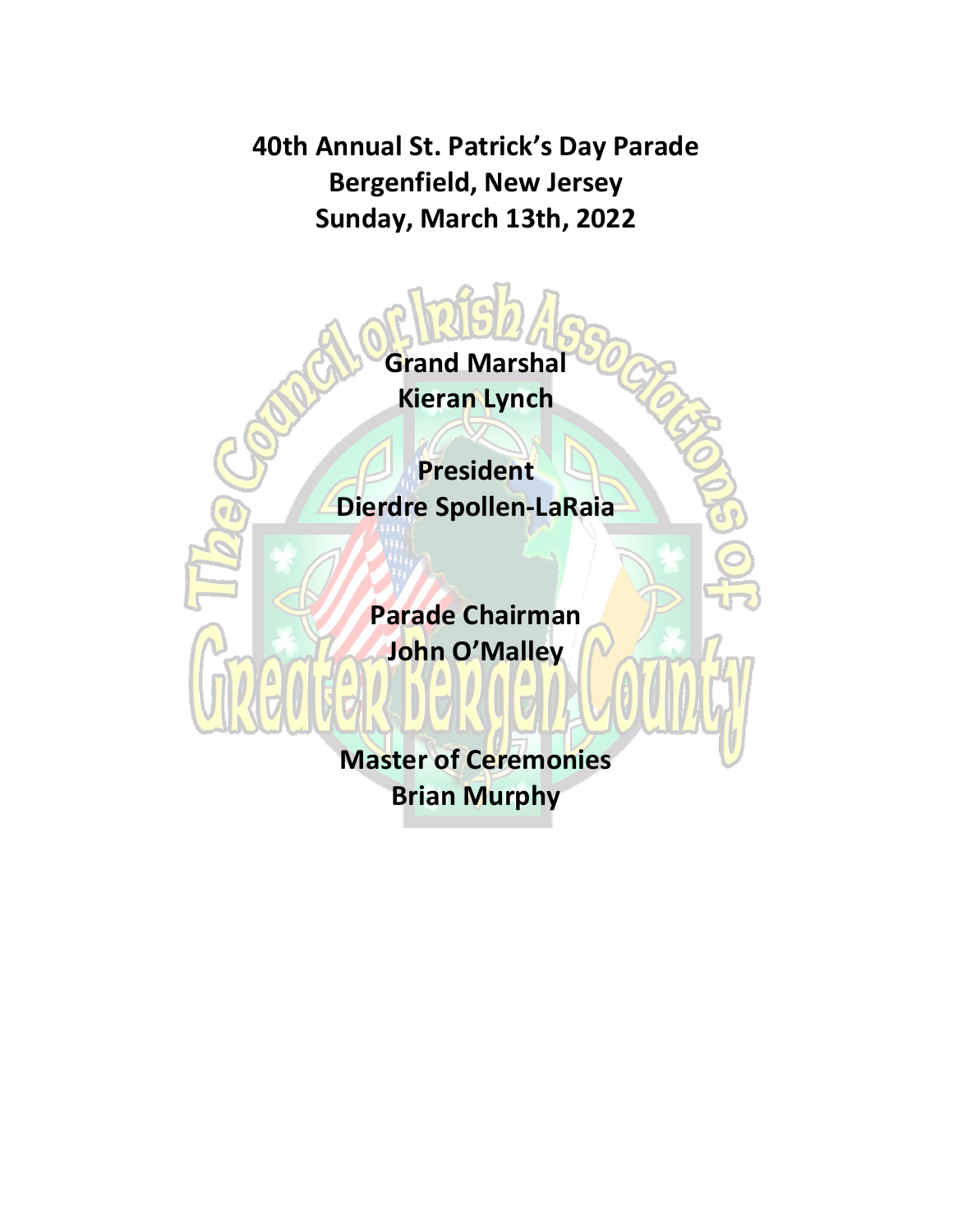# All Divisions Line Up and Information



#### Notes

- **The Police Department has requested that all marching units disperse at Bradley Avenue.**
- **Any missing group shall line up at the end of Division 4.**

Phone Numbers

**John O'Malley – (201) 390-6596 Peter Casey – (201) 923-9030 Phil Quinn – (201) 315-9520 Bridget McLaughlin – (973) 634-7601 Brian Murphy – (201) 723-6739**

*\*\*\* Any missing group should line up at the end of Division 4. \*\*\* All marching units should disperse at Bradley Avenue*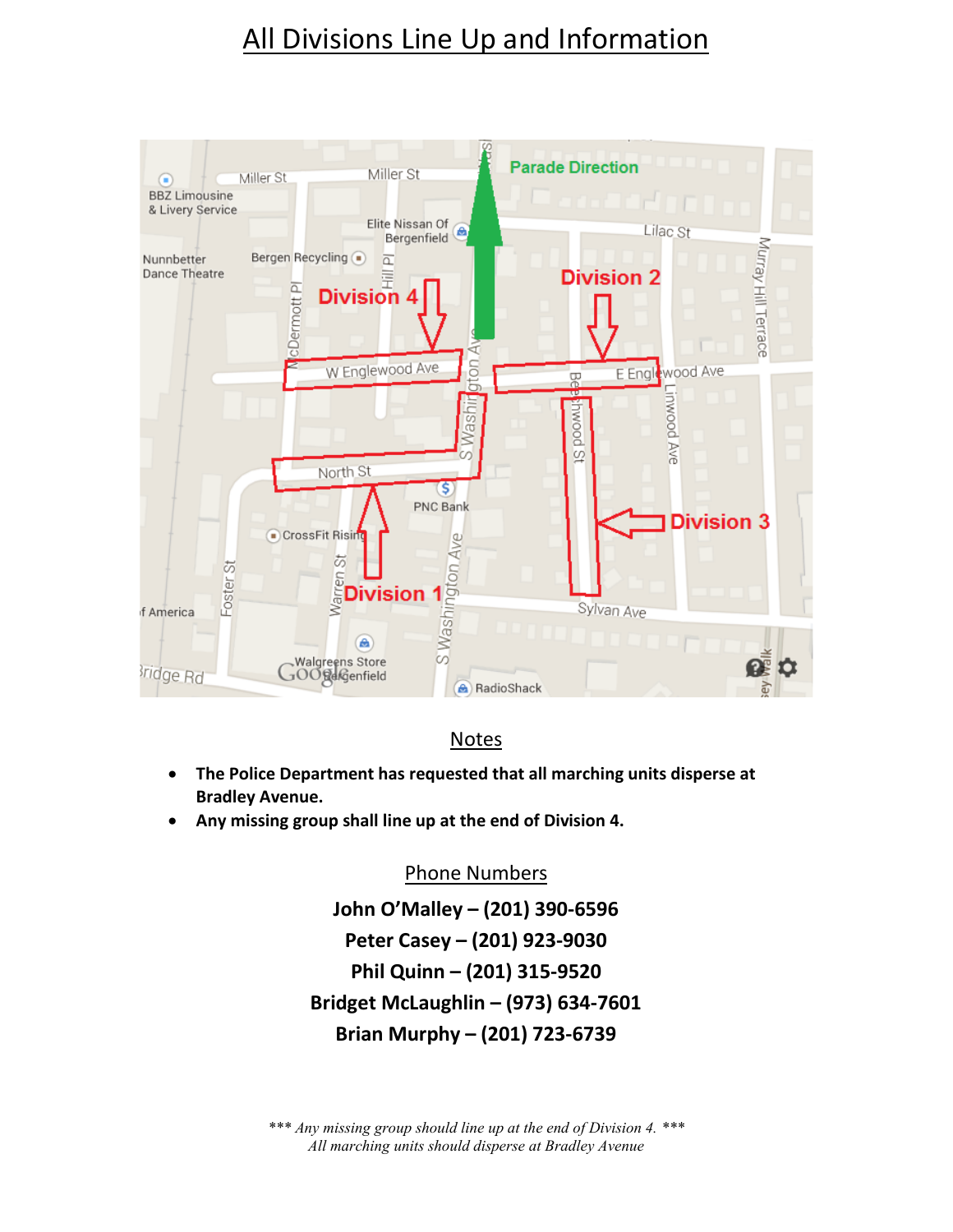# Division 1 (S Washington Ave. and North St.)

**Bergenfield Police Honor Guard &** Motorcycle Motorcade

**Bergenfield Fire Department** 

**Bergenfield High School Marching Band** 

**Mounted Deputy Sheriffs of Bergen County** 

**Bergen County Sheriff Motorcycle** Motorcade



**Bergen County Sheriff's Department** 

**\*** Fort Lee Police Honor Guard and Motorcycle Motorcade

- Clan Na Vale Pipe Band
- Grand Marshal Kieran Lynch
- **\*** Grand Marshal Aides
- **Bergen County Council of Irish Association Officers**
- **Past Grand Marshals**
- <sup>8</sup> Dignitaries and elected officials

*\*\*\* Any missing group should line up at the end of Division 4. \*\*\* All marching units should disperse at Bradley Avenue*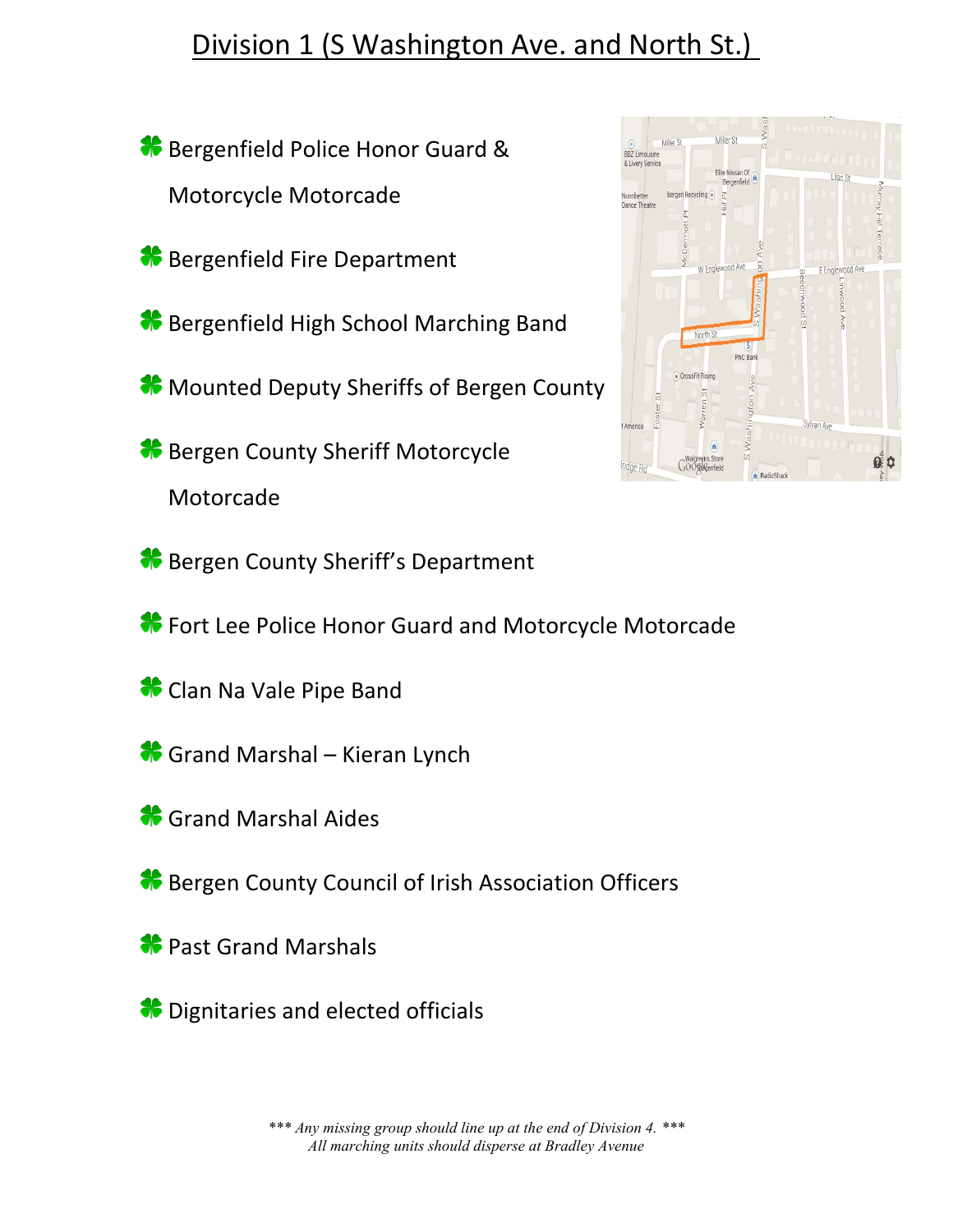## Division 2 (East Englewood Ave.)

- **Bergen Irish Pipe Band**
- **Bergen Irish Association**
- **Bergenfield ELK # 1477**
- **\*** Early McLoughlin School of Irish

Dancing

**American Special Children Pilgrimage** 

Group

- Knights of Columbus of Dumont and Bergenfield
- **\*** New Milford Band
- **\*** Family and Friends of Darren Drake.
- **\*** Family and Friends of John Coughlin
- **Hillcrest FD and Columbian FD**
- **Bogota Rescue Squad**
- Rockland County Firefighters Pipes and Drums

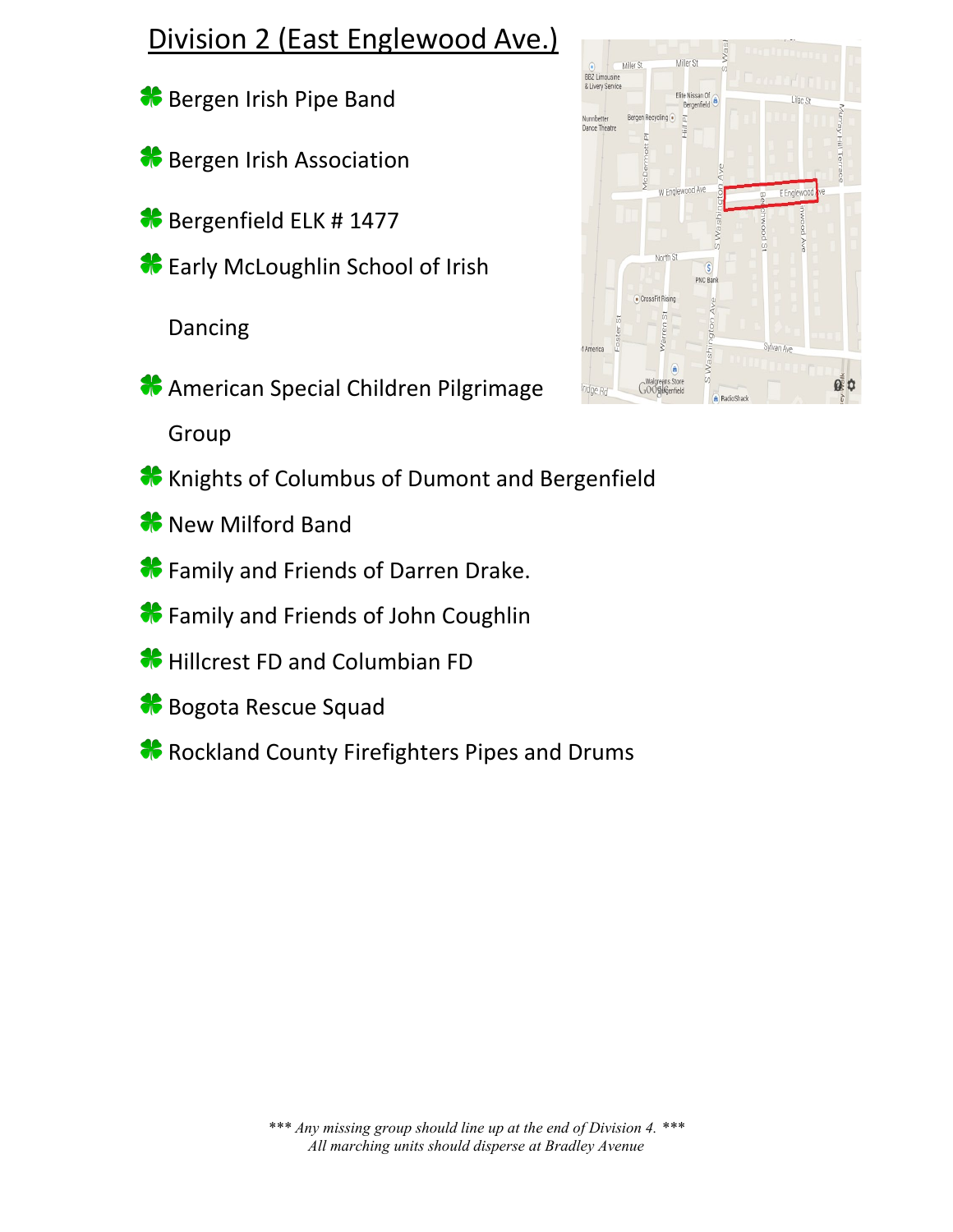### Division 3 (South Beechwood Ave.)

Ancient Order of Hibernians – Division # 32

- **IF** Irish American Unity
- **St. Anthony's Parish (Northvale)**
- **Bergenfield School of Irish Dancing**
- **Republican Party of Bergenfield**
- **K** Kearny Caledonian Pipe Band
- **Bergen County Firefighters Emerald Society**
- **Bergenfield Girl Scout Troop #95281**
- **Bergenfield Boys Scouts Troop #139**
- St. Joseph's Gaelic Football Club
- **\*** United Martial Arts Taekwondo
- **\*** Fusion Core Drum and Bugle Corps
- **\*** Hackensack Riverkeepers
- **Bergenfield United Soccer**